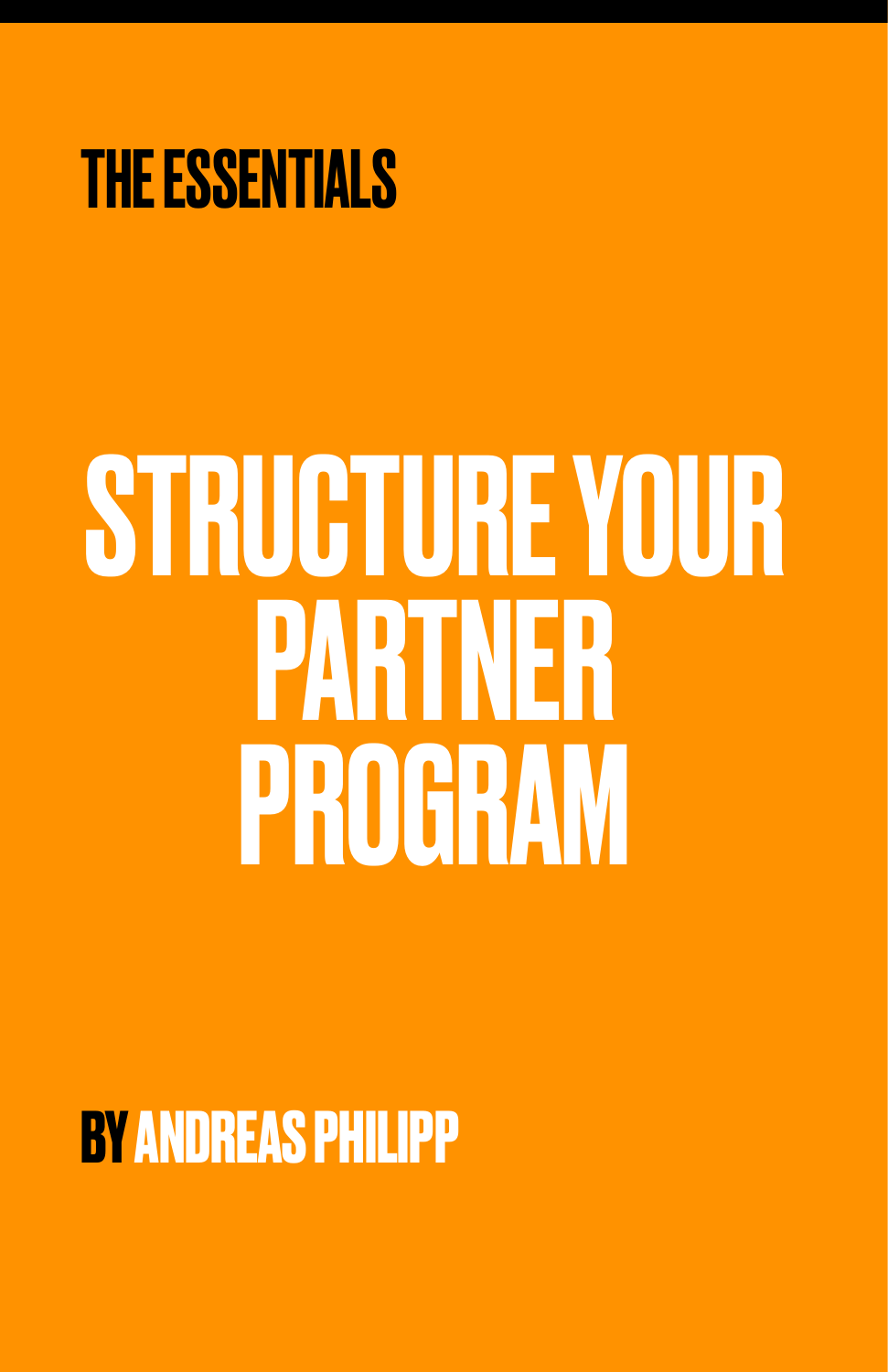## **THE ESSENTIALS**

# **HOW TO STRUCTURE YOUR PARTNER PROGRAM**

**BY ANDREAS PHILIPP**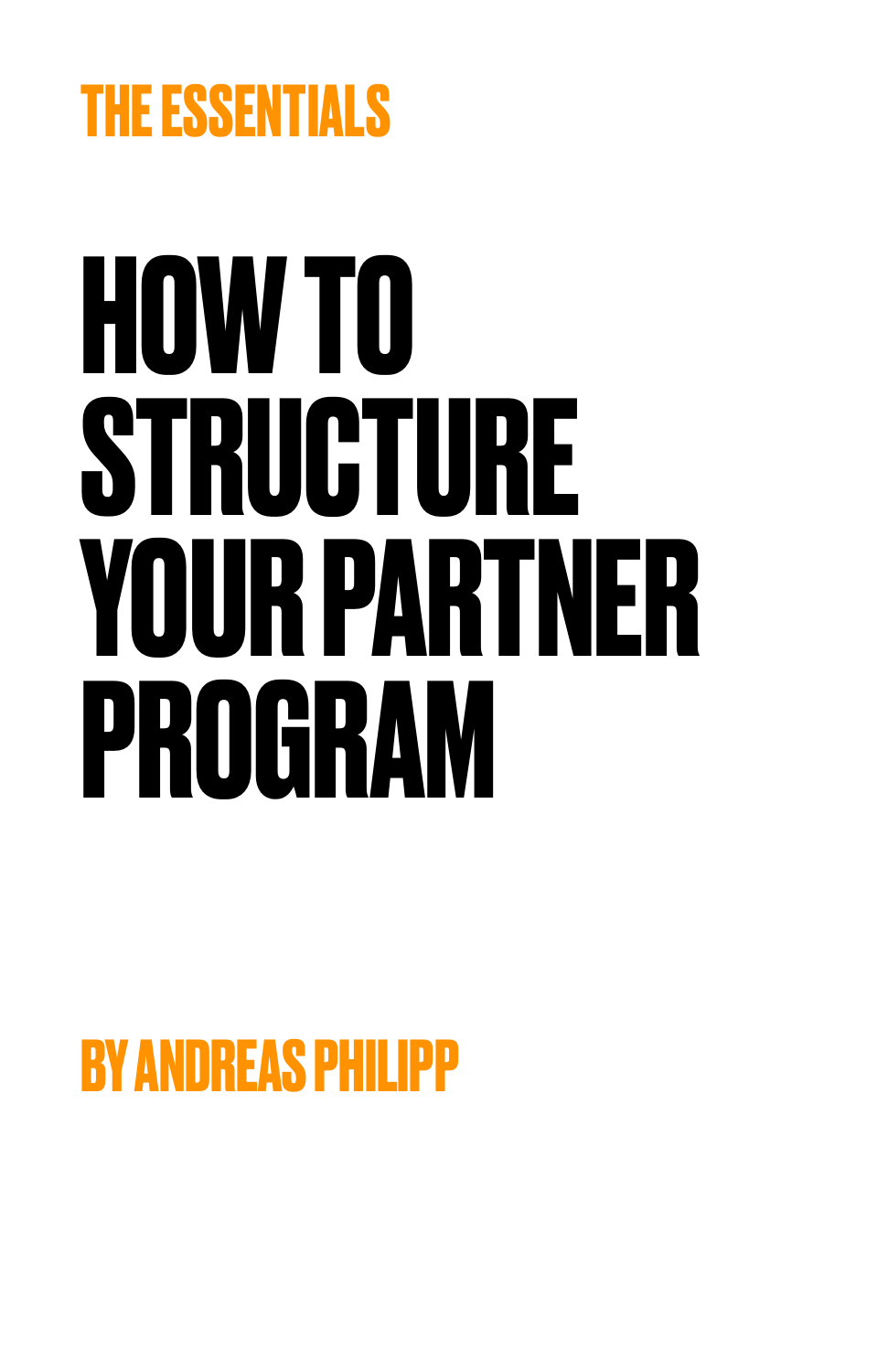© Andreas Philipp

Andreas Philipp [andreas.philipp@trust-point.com](mailto:andreas.philipp@trust-point.com) https://www.trust-point.com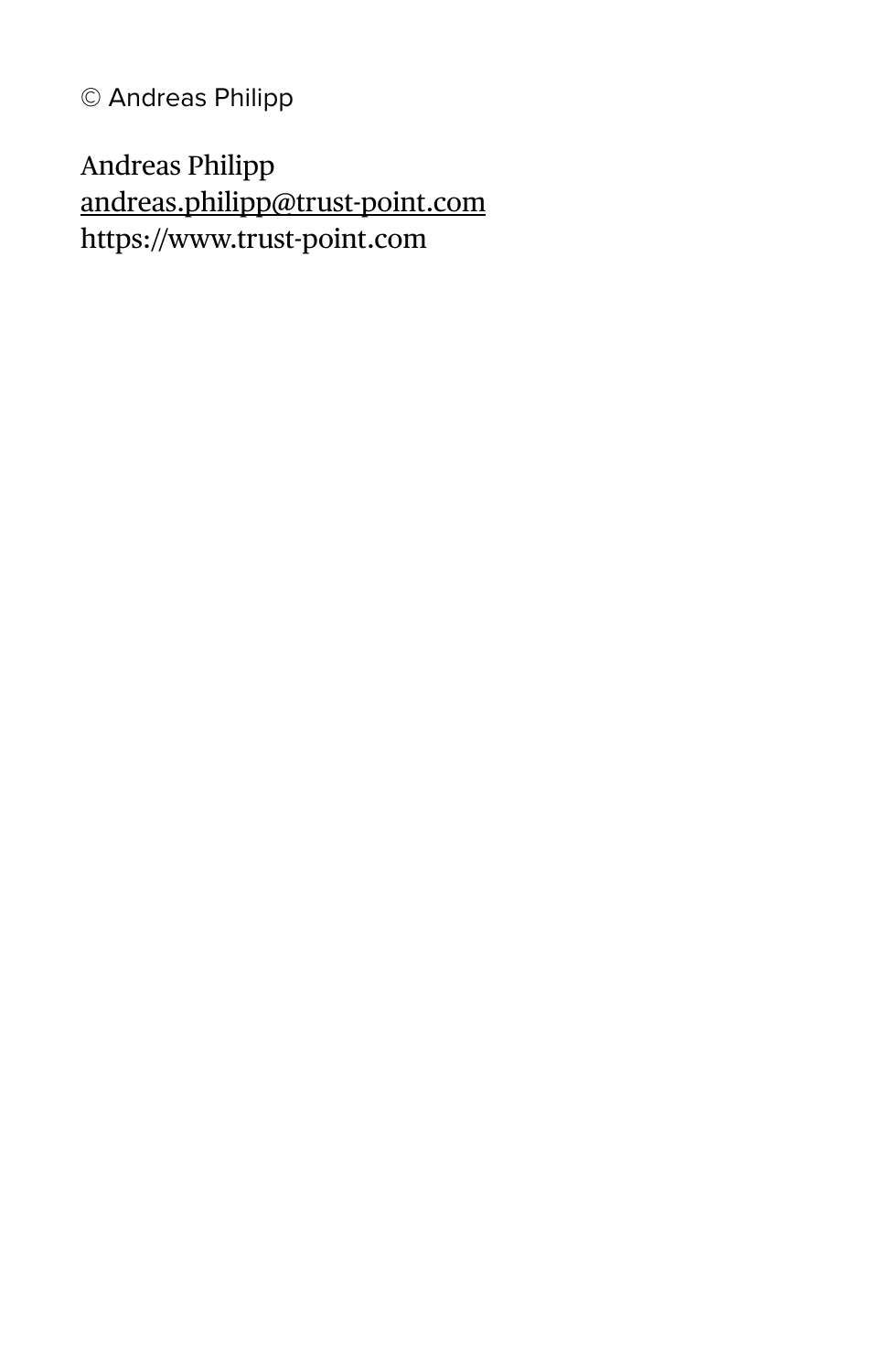Well, I'm to old to pimp, and to young to die, so I'm just gonna keep playin'. Clark Terry (Jazz Trumpeter)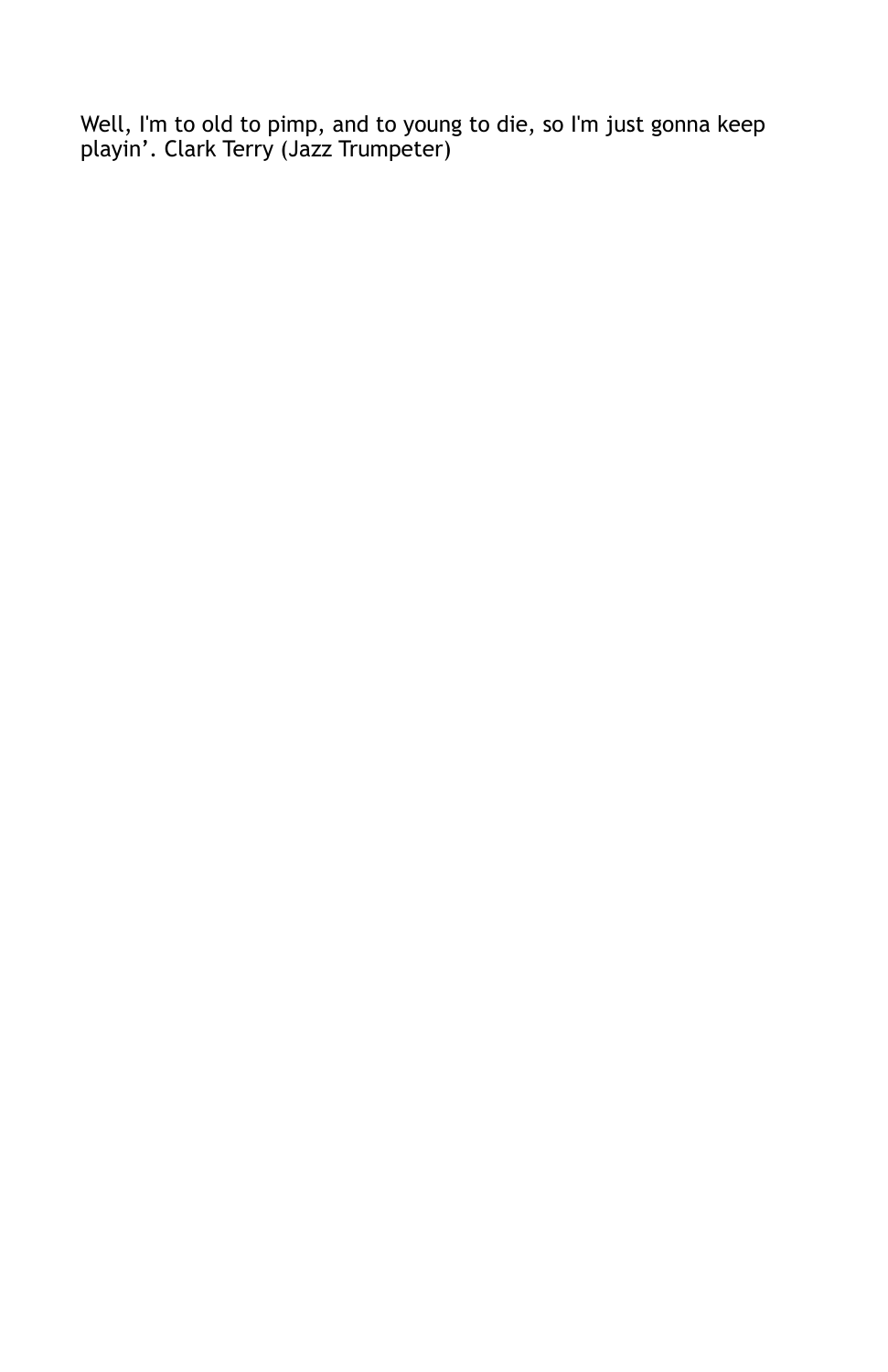## **ABOUT THE SERIES "THE ESSENTIALS**

W ith "The Essentials" I would like to pick up detailed topics from the area Sales and Marketing and provide fundamental considerations to the reader.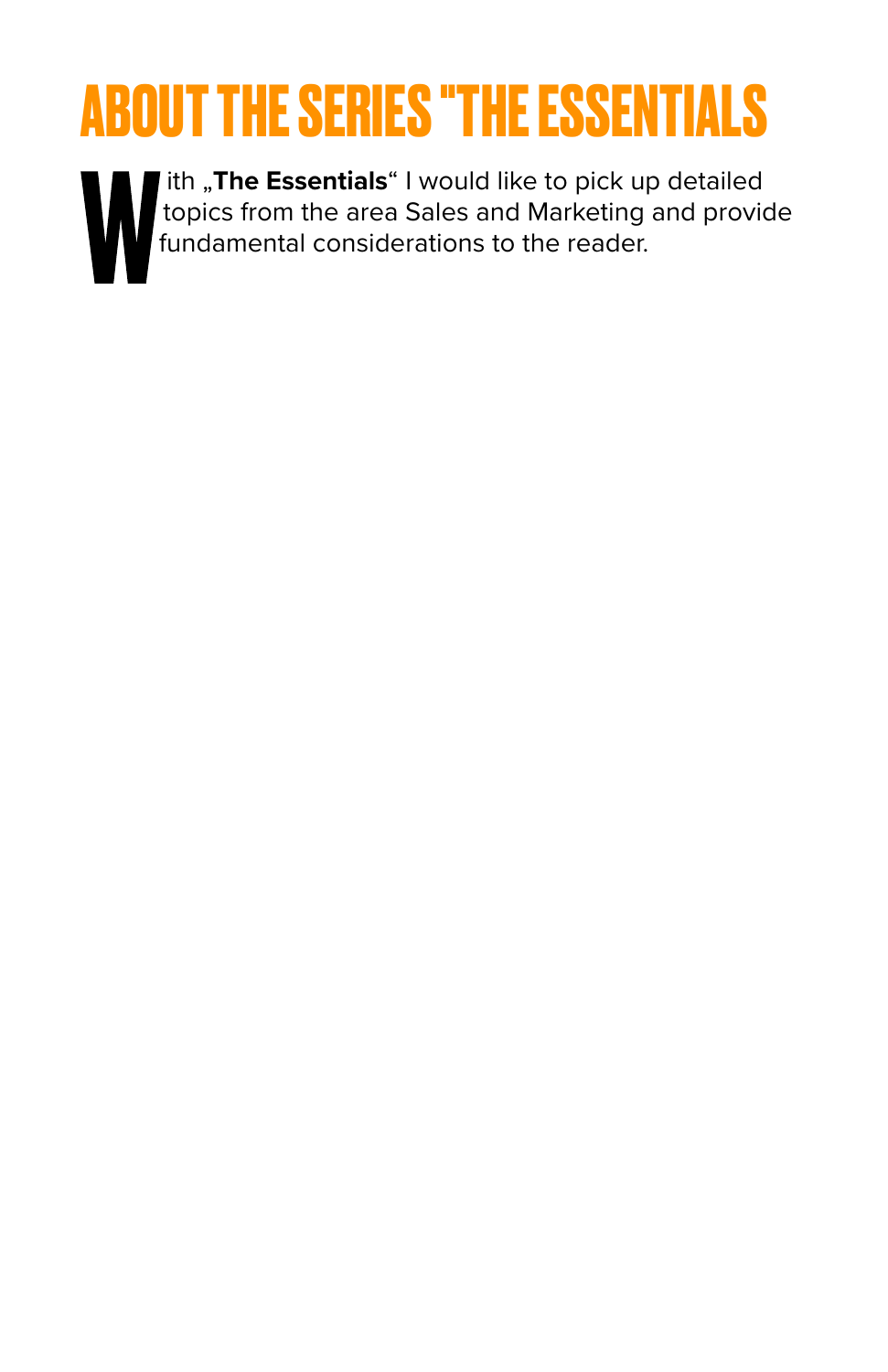# **PARTNER PROGRAMS; WHAT TYPE OF PARTNER DO YOU REALLY WANT?**

**The categorize your stategorize your Partner** and a solid partner program is es essential. The following short abstract gives you an guideline how to select and to categorize your Partner Network. It will gives you an o develop a market, expand your business area or simply grow your existing sales channel, Partner and a solid partner program is es essential. The following short abstract gives you a guideline how to select and to understanding about the types of Partner and the terms you use and do we have a common meaning.

In general a Partners in business, are persons or a company or an organization, that helps you to sell your products, in every step of your marketing and sales process

#### **"IT'S NOT ABOUT HAVING THE RIGHT OPPORTUNITIES. IT'S ABOUT HANDLING THE OPPORTUNITIES RIGHT"**

The number of partners and the "size" of the companies says nothing about the quality of your partner network. Only if you are clear about the importance of the partner in terms of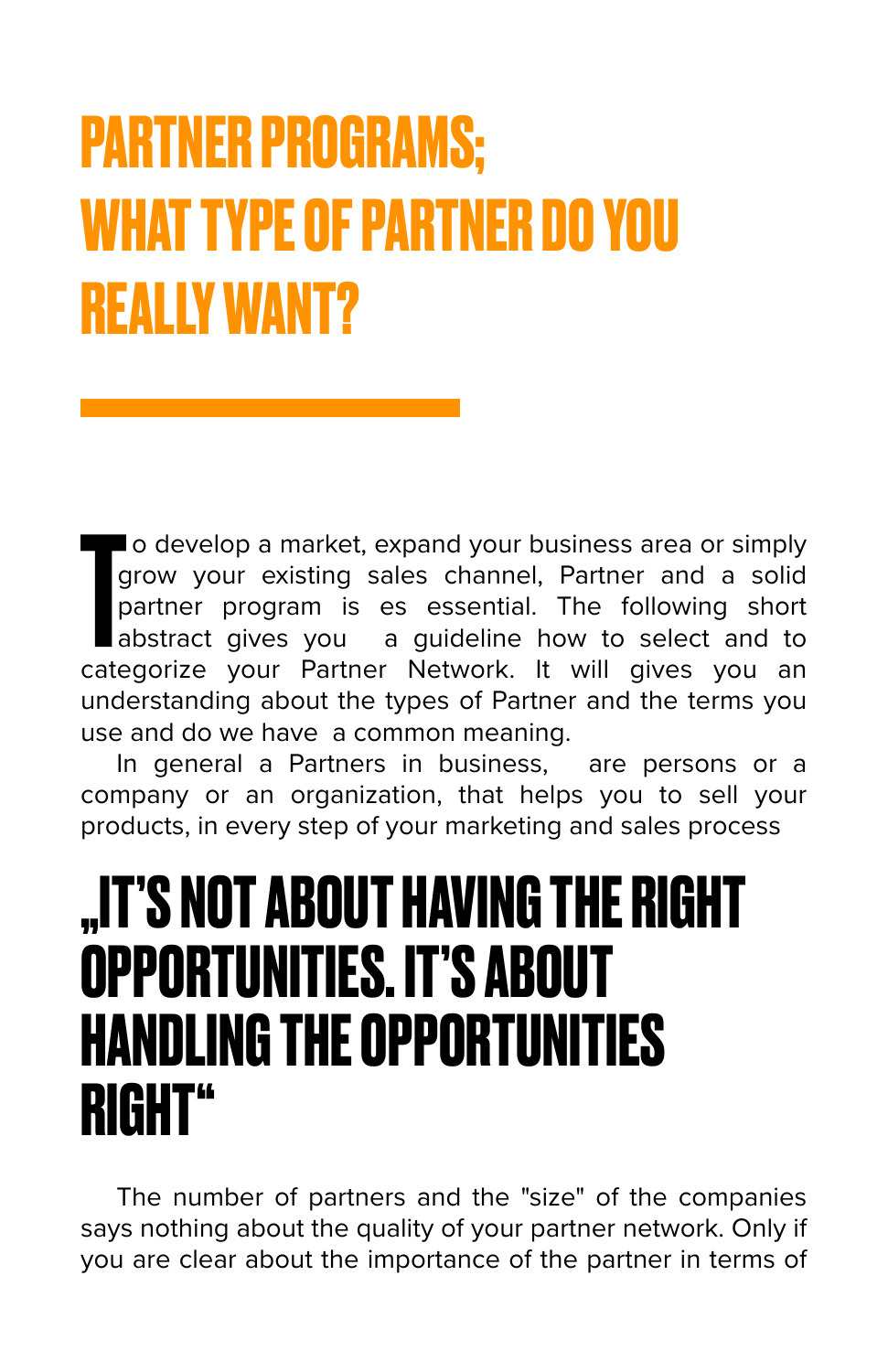its contribution to your value creation, you could evaluate its importance. When considering what types of partners you want, do consider what capabilities you need to meet your business plans and where in your business process you want capabilities to fit?

### **ELEMENTS OF THE VALUE CHAIN**

Here are the definitions we will use to evaluate the contributions of the different partners.

| Leads                                                      | <b>Qualified</b>                                         | <b>Sales</b>                                                                             | <b>Customer</b>                                                                  | <b>Delivery</b>                                                                   | <b>Support</b>                     | <b>Product</b>                                                           |
|------------------------------------------------------------|----------------------------------------------------------|------------------------------------------------------------------------------------------|----------------------------------------------------------------------------------|-----------------------------------------------------------------------------------|------------------------------------|--------------------------------------------------------------------------|
| Gettina<br>engagement<br>and interest<br>form<br>prospects | Qualifying<br>that there is a<br>business<br>opportunity | Present.<br>Demo and<br>generate<br>Proposals for<br>your Offering<br>Close the<br>Deal! | Management<br>of Customers<br>and do<br>upsellng, new<br>product<br>introduction | Professional<br>Service to<br>implement<br>and technical<br>and business<br>wise. | Customer<br>Support level<br>$1+2$ | provide active<br>Product input.<br>feedback.<br>features.<br>directions |

Furthermore, we will now look at the different typical types of partners and analyze their contribution to the building blocks defined above. The colors represent the level of responsibility by type of the partner. Green means clearly responsible, Orange could be taken responsibility, depends on Partner.

#### **INDUSTRY PARTNERS**

Industry Partners typically refer to Trade Associations, Industry Organizations and membership groups of different types who usually bring specific companies and/or professional members together in for events and information sharing. A vendor may list such organizations as partners as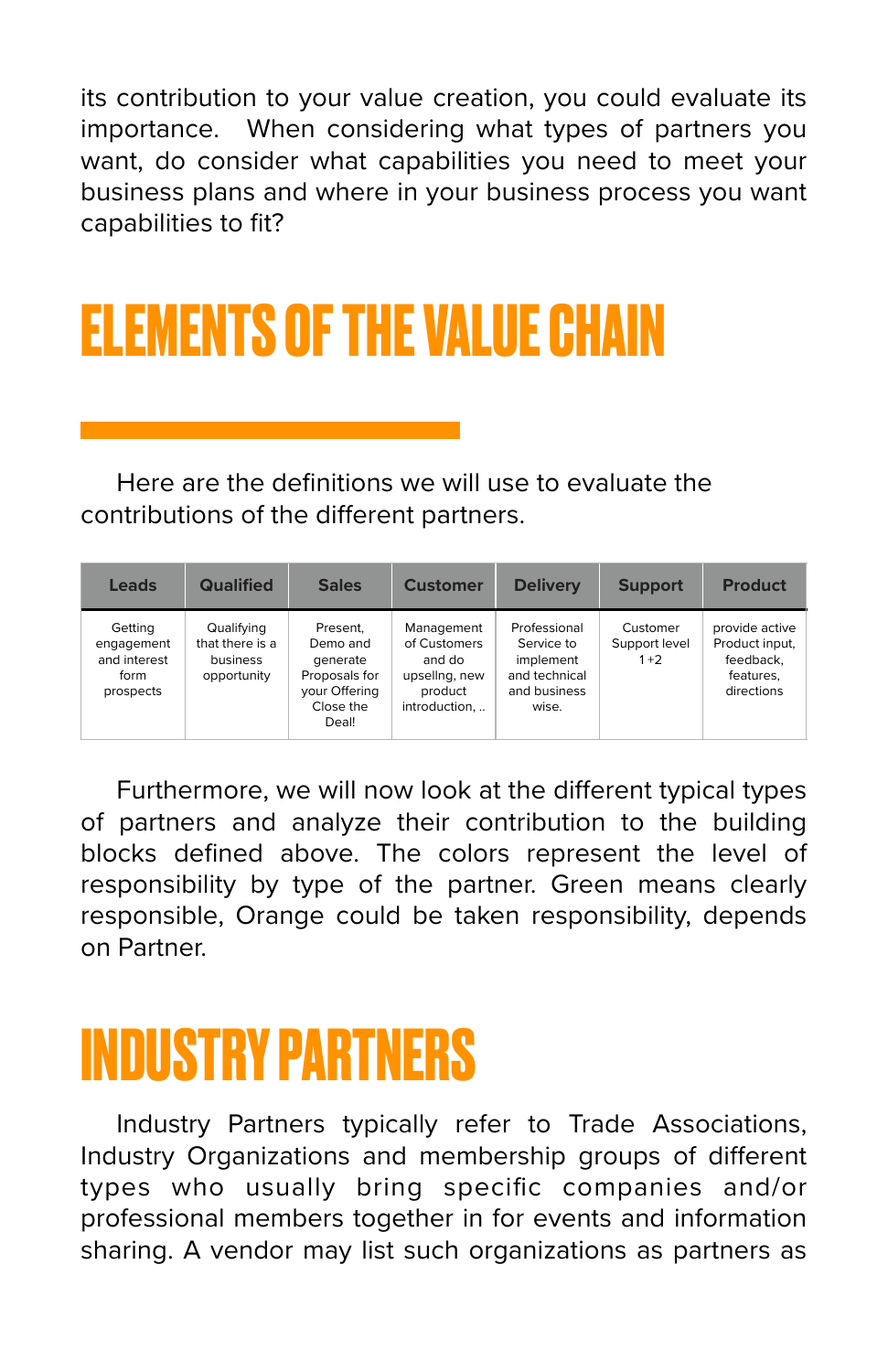they may be members and active within the organizations. This type of partner is typically over rated and usually are a marketing communications partner for shared content or sponsorship and not a proactive sales partner, thus the Orange color on Leads.

| Leads | Qualified | Sales | Customer   Delivery   Support |  |  | Product |
|-------|-----------|-------|-------------------------------|--|--|---------|
|-------|-----------|-------|-------------------------------|--|--|---------|

#### **AFFILIATES, NEWS CHANNEL**

Usually linked to web-based news portal, news channels, and affiliates may divert web traffic from their site with an advertisement or highlighted text pointing to the vendor and referring to dedicated person in our organization.

These are a type of Referral partner. Online digital product vendors may also use the term of Joint Venture Partner, for pay-per-sale relationships, for resell or traffic referral.

| Leads | $\sim$ |  |  |  |  |  |
|-------|--------|--|--|--|--|--|
|-------|--------|--|--|--|--|--|

#### **AGENT**

An Agent is responsible for the sale, winning the customer, but doesn't own the customer contract. They may be responsible for Customer Management and seeking further business. There are many types of sales Agents. Some Agents may have a single large customer and work with a number of vendors into this single customer. Others Agents may have very niche industry sector contacts and represent multiple vendors into their sector. Other Agents, may be 100% with a single vendor.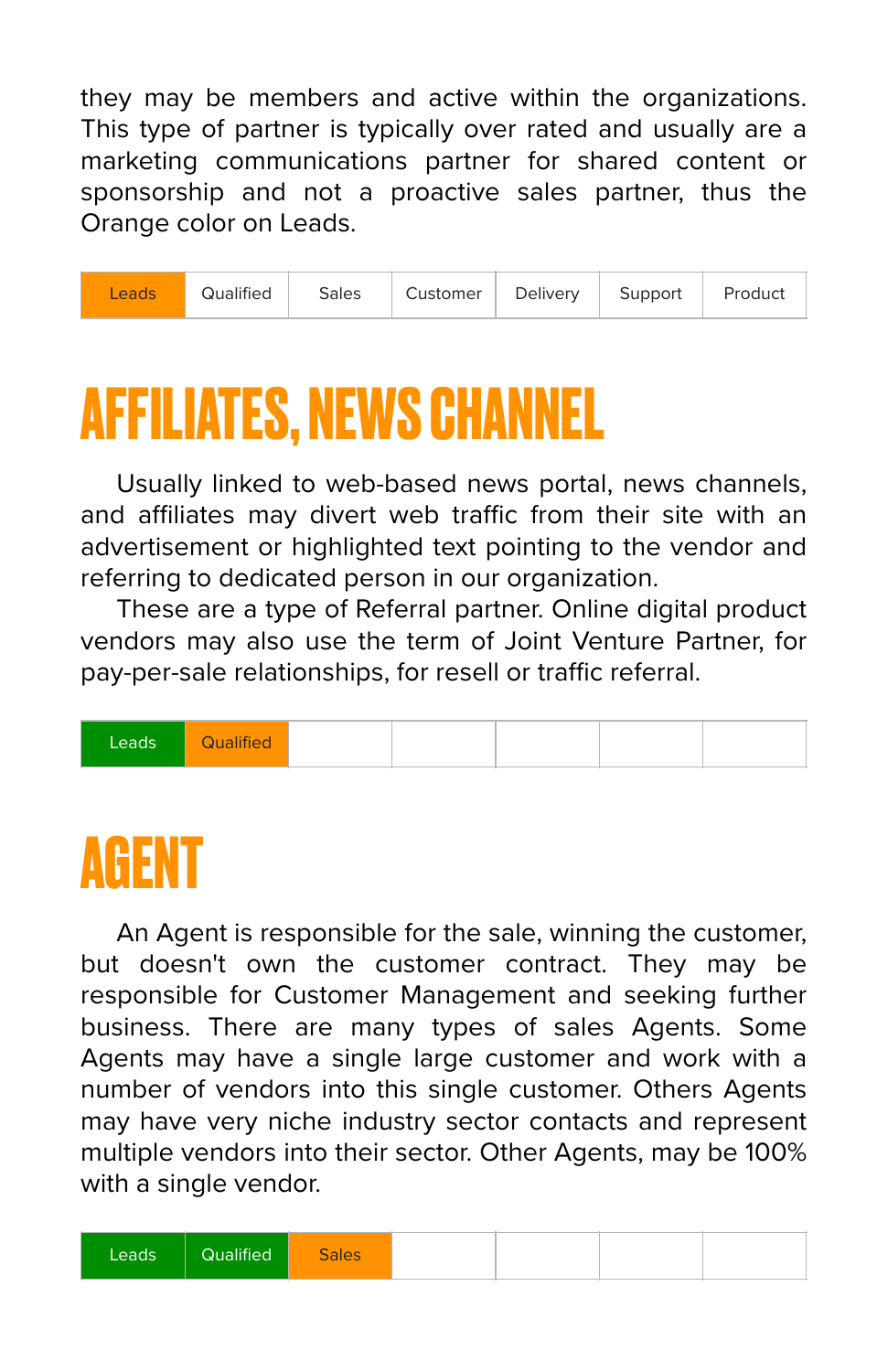#### **CHANNEL PARTNERS**

This is the minimum qualification for a reseller. This is a reseller who sells only our products and has the customer relationship. Installation or maintenance is optional and must be clarified on a case by case basis.



#### **VALUE ADDED RESELLERS**

VARs are Resellers that typically adds value through system delivery, implementation, system integration, application development, product training and localized customer support. VARs are typically System Integrators of some type; they are providing implementation of your solution but also integrating into the customers' existing systems.

There are System Integrator companies of many different sizes and specialties; Global, Regional and National, general focus and industry focused.



#### **DISTRIBUTORS**

Distributors work with many vendors and usually with a great number of resellers, small and large and of many types. Some examples of large global distributors are Computer 2000, Ingram Micro, Tech Data, Avnet. They typically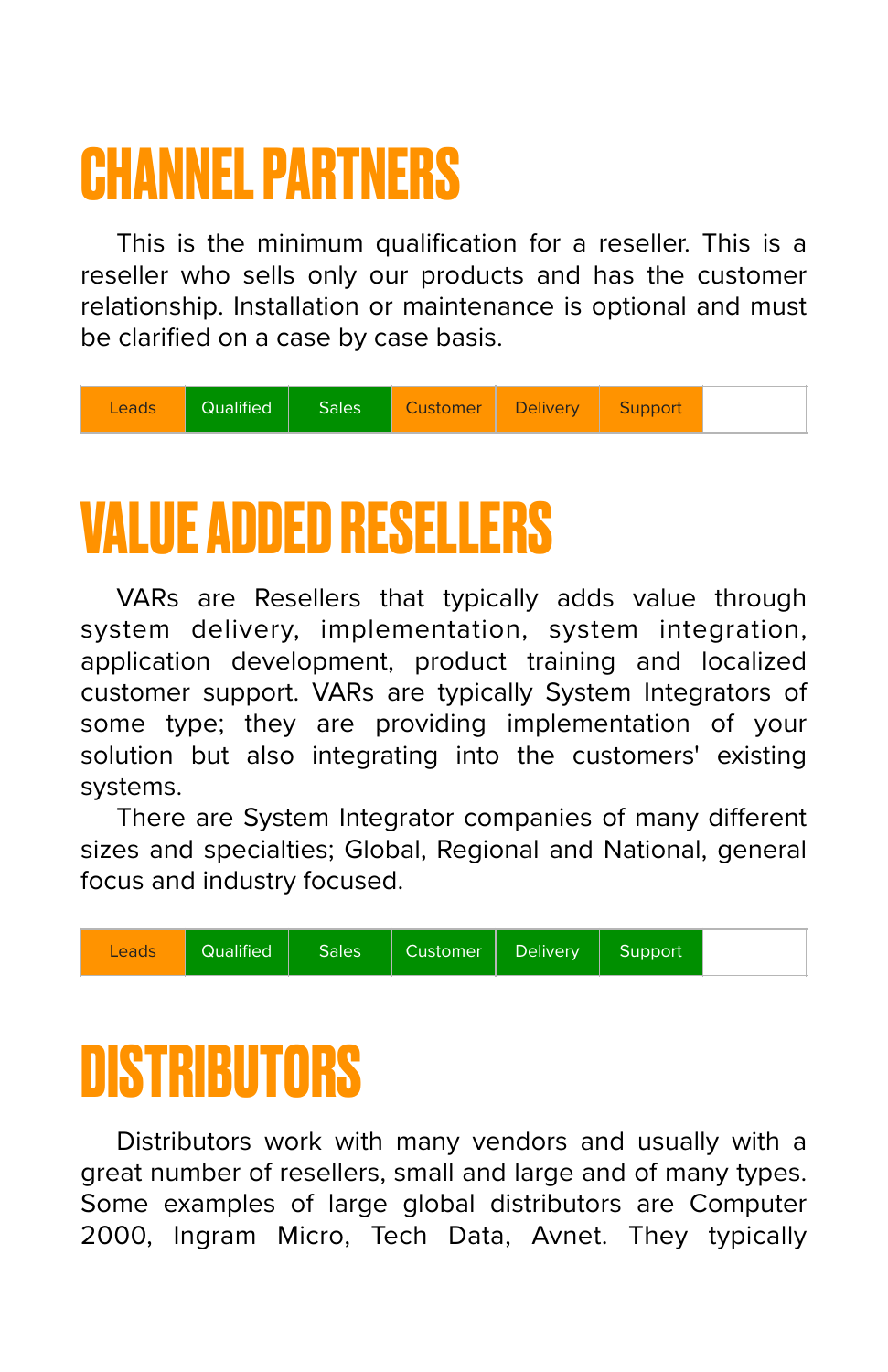distribute high volume products that sell through the IT Services companies.



#### **VALUE ADDED DISTRIBUTORS**

Some Distributors also provide additional value added services for their vendors and corporate customers such as full technical support, licensing management and solution sourcing. Distributors typically had very large businesses in computing hardware sales and with the growth of cloud computing and cloud based businesses Distributors' businesses and services have been changing significantly.

**SERVICES PARTNERS** Leads Qualified Sales Customer Delivery Support Product

A local consulting services company, business or technical, may be required in your implementation and support stages but also may be required in your sales process. Services Partners are typically paid for their involvement and yet may also be resellers as defined above. Services Partners likely need to be trained and certified in the vendor solutions to be a partner.

| Leads | Qualified | <b>Sales</b> | Customer | <b>Delivery</b> | Support | Product |
|-------|-----------|--------------|----------|-----------------|---------|---------|
|       |           |              |          |                 |         |         |
|       |           |              |          |                 |         |         |

### **TECHNOLOGY PARTNERS**

If you have Technology Partners, then you are their ISV/ OEM partner. You are helping them sell their technologies as